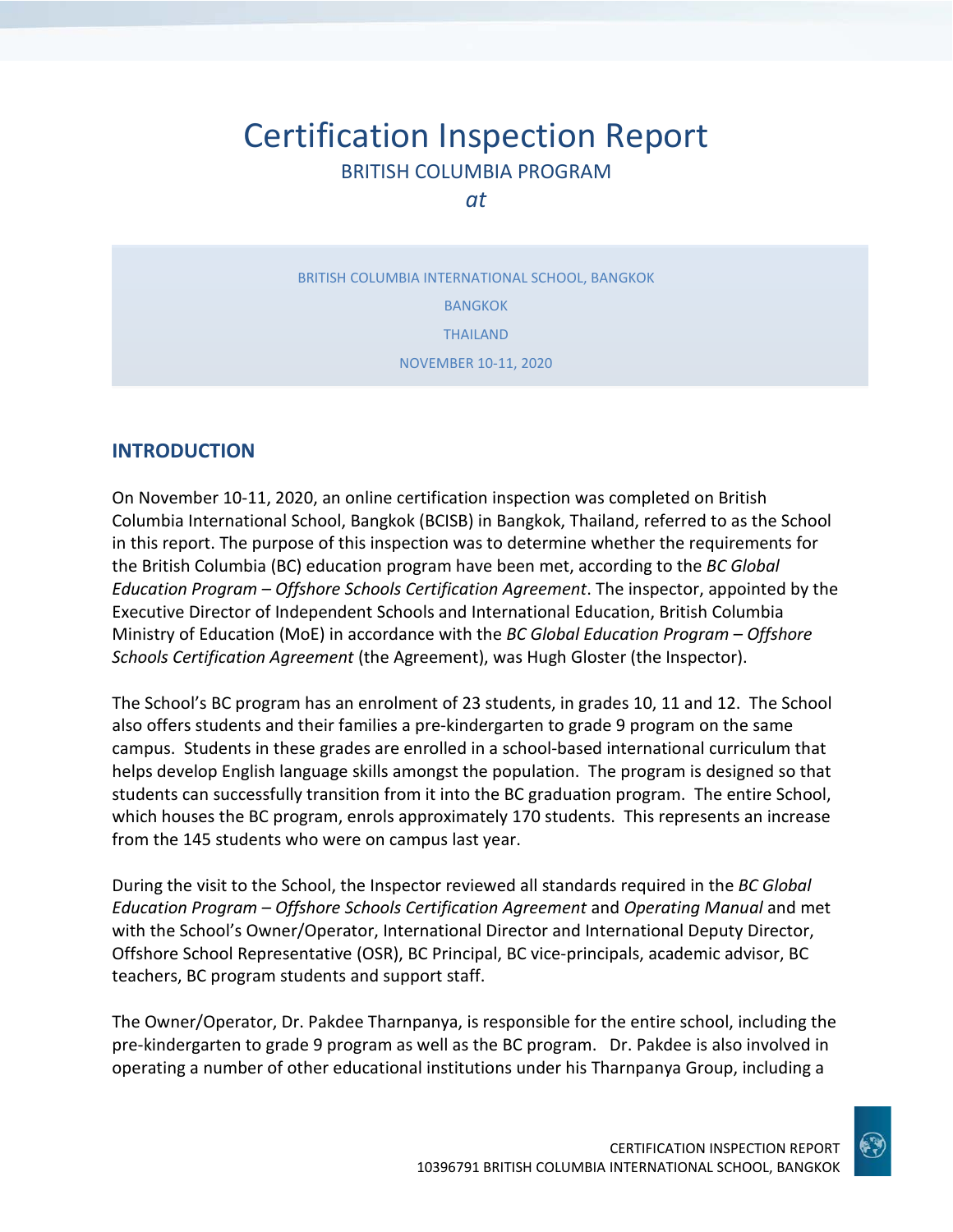large private Thai school that is adjacent to BCISB. At the post-secondary level, he also operates a technical university as well as other colleges.

The BC program's philosophy, objectives and special features include: "to produce global-minded critical thinkers ready to undertake university level education in quality English speaking universities world-wide". The School states that it "focuses on preparing the students of today for the world of tomorrow".

The Inspector would like to thank BCISB for its cooperation and preparedness for the online inspection visit.

| The School has satisfactorily addressed requirements contained in the previous inspection<br>report.                                                                                       |                                                                                                                                                                                                                               |                        |                                                                                               |
|--------------------------------------------------------------------------------------------------------------------------------------------------------------------------------------------|-------------------------------------------------------------------------------------------------------------------------------------------------------------------------------------------------------------------------------|------------------------|-----------------------------------------------------------------------------------------------|
| $\Box$ Requirement<br>Met                                                                                                                                                                  | $\boxtimes$ Requirement<br><b>Partially Met</b>                                                                                                                                                                               | Requirement<br>Not Met | $\Box$ Not<br>Applicable                                                                      |
| Comment:                                                                                                                                                                                   | The School responded to the three requirements contained within the October 2019<br>inspection report. This included necessary revisions to the student, teacher and<br>to grade 9 report cards in the feeder school program. |                        | administrator files to ensure compliance with the required inclusions, as well as adjustments |
| While the School did ensure that all teacher and student files contained consent forms, they<br>were not updated using the current template. This results in requirements in sections 2.09 |                                                                                                                                                                                                                               |                        |                                                                                               |

and 2.10 of this report to complete and file the appropriate consent forms.

### **BUSINESS PLAN 1.0**

| The Owner/Operator has submitted a business plan to the BC Ministry of Education,<br>confirming the sustainability of the program. |                                     |                                                                                                                                                                                                                                                                                                                                                                             |  |
|------------------------------------------------------------------------------------------------------------------------------------|-------------------------------------|-----------------------------------------------------------------------------------------------------------------------------------------------------------------------------------------------------------------------------------------------------------------------------------------------------------------------------------------------------------------------------|--|
| $\boxtimes$ Requirement<br>Met                                                                                                     | Requirement<br><b>Partially Met</b> | Requirement<br>Not Met                                                                                                                                                                                                                                                                                                                                                      |  |
| Comment:<br>enhancing student learning.                                                                                            |                                     | The Owner/Operator, Dr. Pakdee Tharnpanya, has filed a business plan with the BC Ministry<br>of Education that contains the required elements. Recognizing that the online inspection was<br>taking place while the School was having to deal with the challenges of the COVID-19<br>pandemic, emphasis was still being placed on providing a quality education program and |  |

Total enrolment for grades 10-12 has shown a modest increase since last year (23 compared to 13 for 2019/20). This increase was partly attributed to Thai nationals who would normally study in BC but chose to attend BCISB instead.

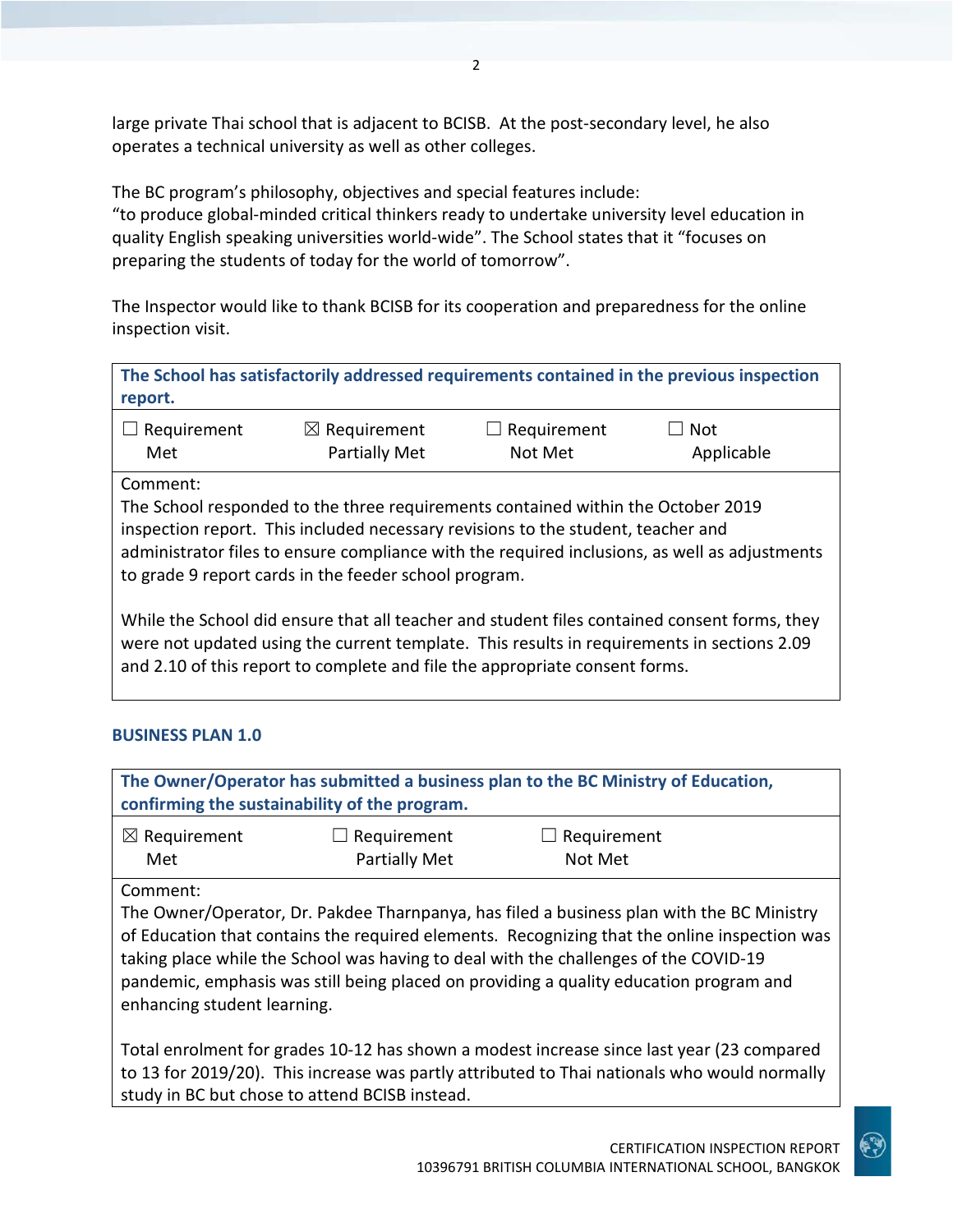In terms of sustainability, the School has steady enrollment projections for the coming five years, while also recognizing the number of international schools in the area who compete for many of the same clientele. To increase their enrollment the School has hired two fulltime bilingual marketing employees and they have also adopted a number of other strategies to connect with parents and members of the Canadian expat community. Facility improvements have also been made in an attempt to make the school even more attractive to prospective clients, including a full-sized swimming pool to house the new aquatics program. Recognizing that the K-9 classes on the same campus feed into the BC program, the School is constructing new classrooms for an expanded pre-kindergarten offering.

The School has also leveraged technology to enhance both the delivery of the educational program as well as communication with parents. Having much of this infrastructure in place prior to the pandemic, made it easier to support students when they were forced to continue their studies at home.

In order to further enhance both the quality of education and the School's reputation, the decision has also been made to pursue the Accrediting Commission for Schools, Western Association of Schools and Colleges accreditation (commonly referred to as WASC). The School is nearing the end of a six-year process used to monitor student learning and set school improvement goals. The culmination of this self-study process will include a virtual visit to confirm the schoolwide action plan.

#### Commendation:

The Owner/Operator is commended for the ongoing commitment to facility improvements that help to enhance the school for existing students and staff and make it an attractive alternative for prospective families.

The School is commended for the efforts of all stakeholders to complete the WASC self study and accreditation process.

3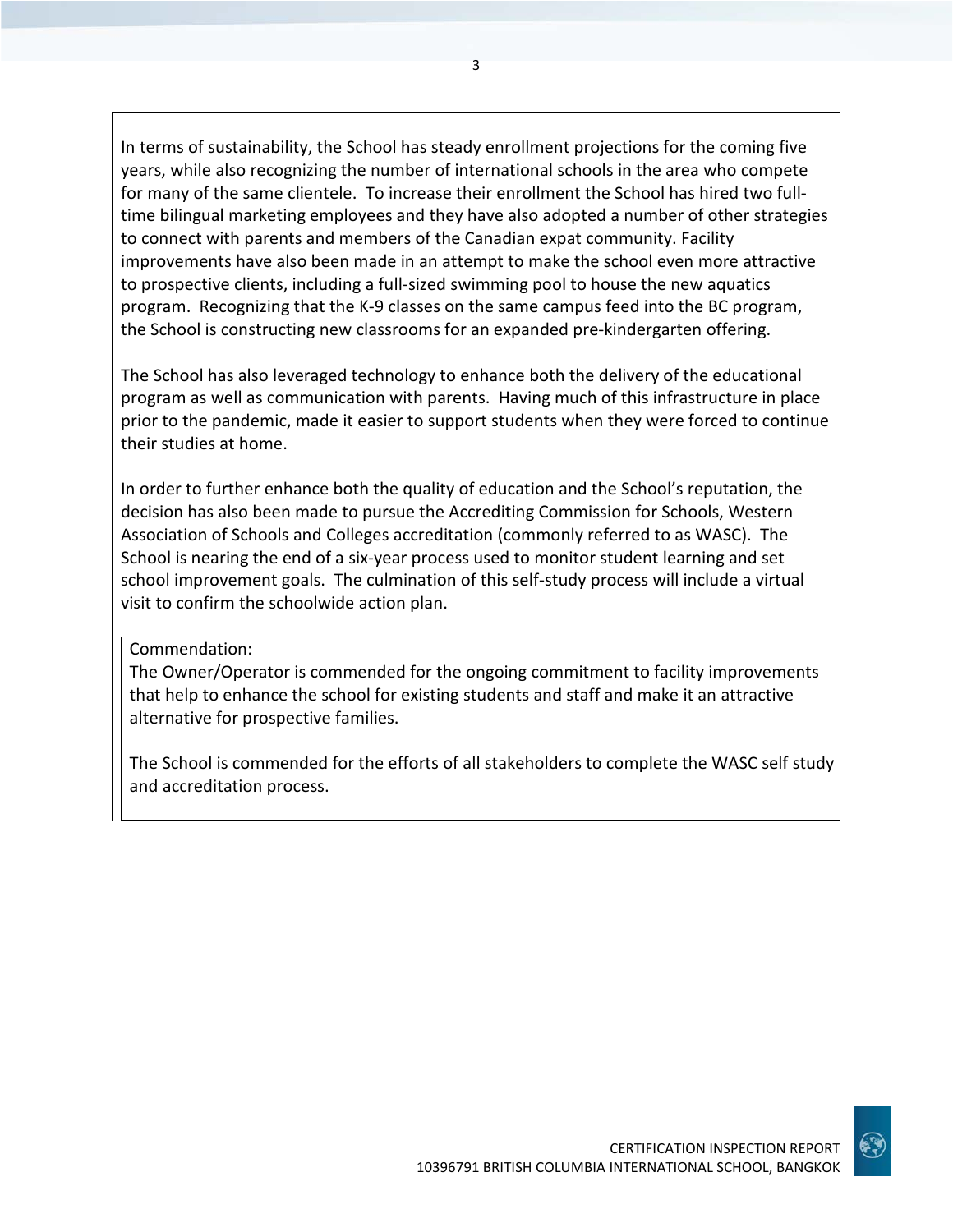#### **INSPECTION CATALOGUE 2.0**

**2.02 The Owner/Operator meets all requirements as set forth in the BC Global Education Program Offshore Schools Certification Agreement (the Agreement).**

| $\boxtimes$ Requirement | $\Box$ Requirement | $\Box$ Requirement |  |
|-------------------------|--------------------|--------------------|--|
| Met                     | Partially Met      | Not Met            |  |

Comment:

The Owner/Operator has satisfied the Province's requirements and has continued to receive authorization to operate BCISB as a certified British Columbia offshore school.

## **2.03 The Owner/Operator has written approval from the appropriate government entity to operate the offshore school, as outlined in section 5.03 of the Agreement.**

☒ Requirement Met ☐ Requirement Partially Met  $\Box$  Requirement Not Met

#### Comment:

The Inspection confirmed that certified correct translations of the following governmental approval documents were on file at the School:

- The original (2006 non-expiring) license providing for the establishment of the school from the Secretary-General of the Private Education Commission for Bangkok;
- The 2014 Office for National Education Standards and Quality Assessment (ONESQA) approval to operate a BC offshore school. (Inspections typically happen every 5 years and are scheduled by ONESQA. The current approval remains valid until the reinspection is scheduled.
- The 2011 approval from the Office of the Private Education Commission to relocate the school to its current location.

#### **2.04-2.05 The School meets local building, safety and cafeteria codes and regulations. The facilities are deemed to be suitable to support the BC program.** ☒ Requirement Met  $\Box$  Requirement Partially Met  $\Box$  Requirement Not Met

### Comment:

The Inspector confirmed that certified correct translations of the following building, safety and cafeteria approval documents were on file with the school:

- The 2020 Building Occupancy and Building Safety Inspection approval documents;
- A 2020 Fire Inspection and maintenance sheet for the Fire Alarm System confirming that all systems had passed inspection; and
- A series of inspection, registration and certification documents pertaining to food safety systems and food processing/service were on file with the School.

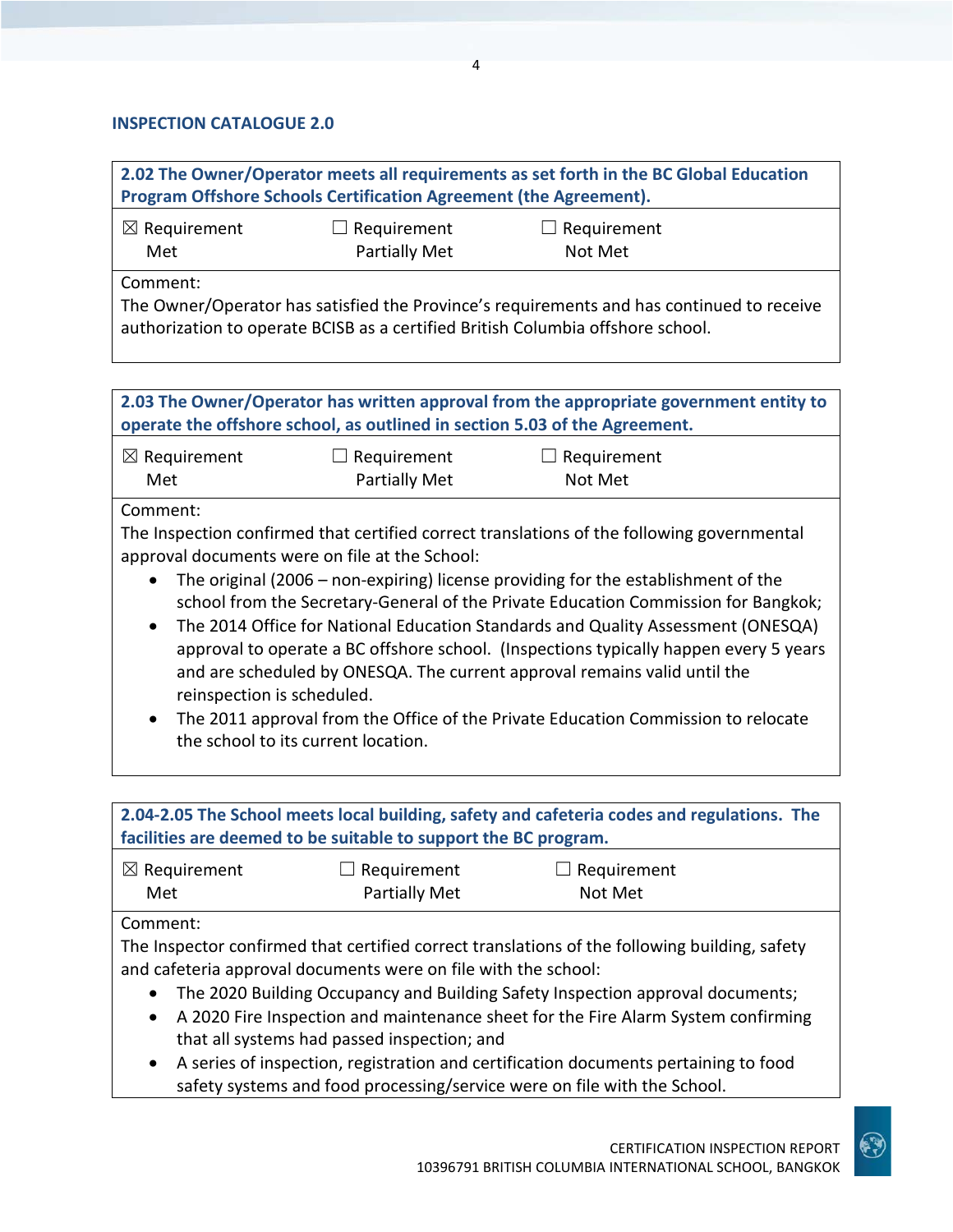Recognizing the limitations of an online inspection, an assessment of the appropriateness of the campus to house the BC program is based on anecdotal reports from the interviews with staff and students. All confirmed that the school buildings were well maintained and the facility improvements that were being made, such as the addition of the large swimming pool and additional classrooms for the primary students, were appreciated.

The School updated its 'BCISB Emergency Response Manual' for the current school year. It contains a variety of practical information, from contact lists and phone trees, to basic protocols and response plans to be followed depending on the nature and severity of the emergency. It also makes reference to plans that would be enacted in the event that an evacuation of the site was required. As the owner of the school also operates other educational institutions in the same geographic area, alternatives exist for accommodating students and teachers during a temporary or more permanent school closure.

Commendation:

The School is commended for the comprehensive emergency response manual that provides valuable information to support the safety of all members of the school community.

The School is further commended for their comprehensive response to the COVID-19 pandemic and to ensuring the continuity of the education program for students.

**2.06 Offshore School Representative (OSR) - The Owner/Operator must appoint an individual to act as offshore school representative. This individual must be confirmed by the province and must meet all of the requirements set out in section 14 of the Agreement.**

| $\boxtimes$ Requirement | $\Box$ Requirement   | $\Box$ Requirement |
|-------------------------|----------------------|--------------------|
| Met                     | <b>Partially Met</b> | Not Met            |

Comment:

The Owner/Operator appointed an experienced individual to act as Offshore School Representative (OSR). The OSR meets the requirements set out in section 1 of the Agreement and has been confirmed by the BC Ministry of Education as being suitable for this position.

Due to the current travel restrictions, the OSR was unable to be onsite for the inspection, however, he fully participated in the virtual conversations associated with the process.

The OSR confirmed that he is knowledgeable about all aspects of the School's operations, including the governance, business and administrative functions of the Owner/Operator's operation of the School.

The OSR is fully aware of his obligation to report critical information relating to changes in the operation of the School or ownership structure that could significantly impact the School's operation.

5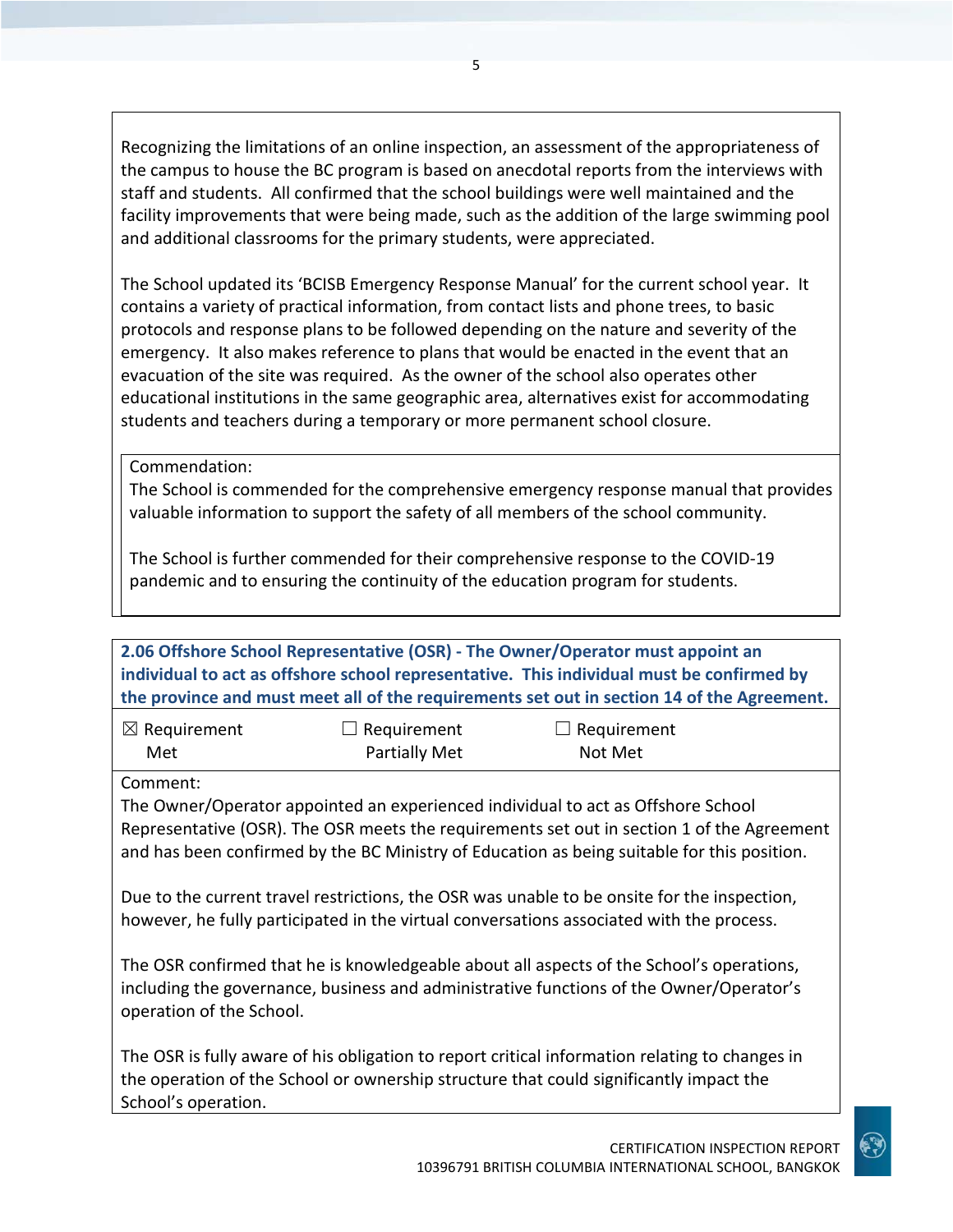| $\boxtimes$ Requirement<br>Met                                                                                                                                                                                                                                                                                   | Requirement<br>Partially Met                                    | Requirement<br>Not Met                                                                                                                                                                                                                                                                      |
|------------------------------------------------------------------------------------------------------------------------------------------------------------------------------------------------------------------------------------------------------------------------------------------------------------------|-----------------------------------------------------------------|---------------------------------------------------------------------------------------------------------------------------------------------------------------------------------------------------------------------------------------------------------------------------------------------|
| Comment:<br>and has both bachelor's and master's degrees in education from two different BC<br>universities.                                                                                                                                                                                                     |                                                                 | The Principal meets all the requirements as set out in the Agreement. He is originally from BC                                                                                                                                                                                              |
| years ago.                                                                                                                                                                                                                                                                                                       |                                                                 | The Principal has been a teacher and administrator in 3 different BC offshore schools, all<br>operating within different countries and cultures. He has been at BCISB for the past 5 years,<br>having started in the role of vice-principal. He was promoted to the position of principal 3 |
| A comprehensive job description exists for the role of the Principal, including being<br>responsible for:<br>Student achievement<br>Student enrolment<br>$\bullet$<br>Parent engagement and satisfaction<br>$\bullet$<br>Talent and Leadership Development<br>School culture<br>$\bullet$<br>School growth plans |                                                                 |                                                                                                                                                                                                                                                                                             |
| The interviews that took place during the inspection confirmed that there was strong<br>having the same educational leader for multiple years.                                                                                                                                                                   |                                                                 | appreciation for the support and leadership provided by the principal and the other members<br>of the administrative team. Clearly the school has benefitted from the continuity provided by                                                                                                |
| Commendation:<br>continuity in leadership in the event of future changes in the principalship.                                                                                                                                                                                                                   |                                                                 | The School is commended for having appointed two vice principals this year to provide                                                                                                                                                                                                       |
| educators on staff to actively engage them in the work of school improvement.                                                                                                                                                                                                                                    |                                                                 | The Principal is commended for creating a structure of distributed leadership amongst the                                                                                                                                                                                                   |
|                                                                                                                                                                                                                                                                                                                  | community that has been developed amongst the members of staff. | The School is further commended for the highly collaborative and supportive sense of                                                                                                                                                                                                        |



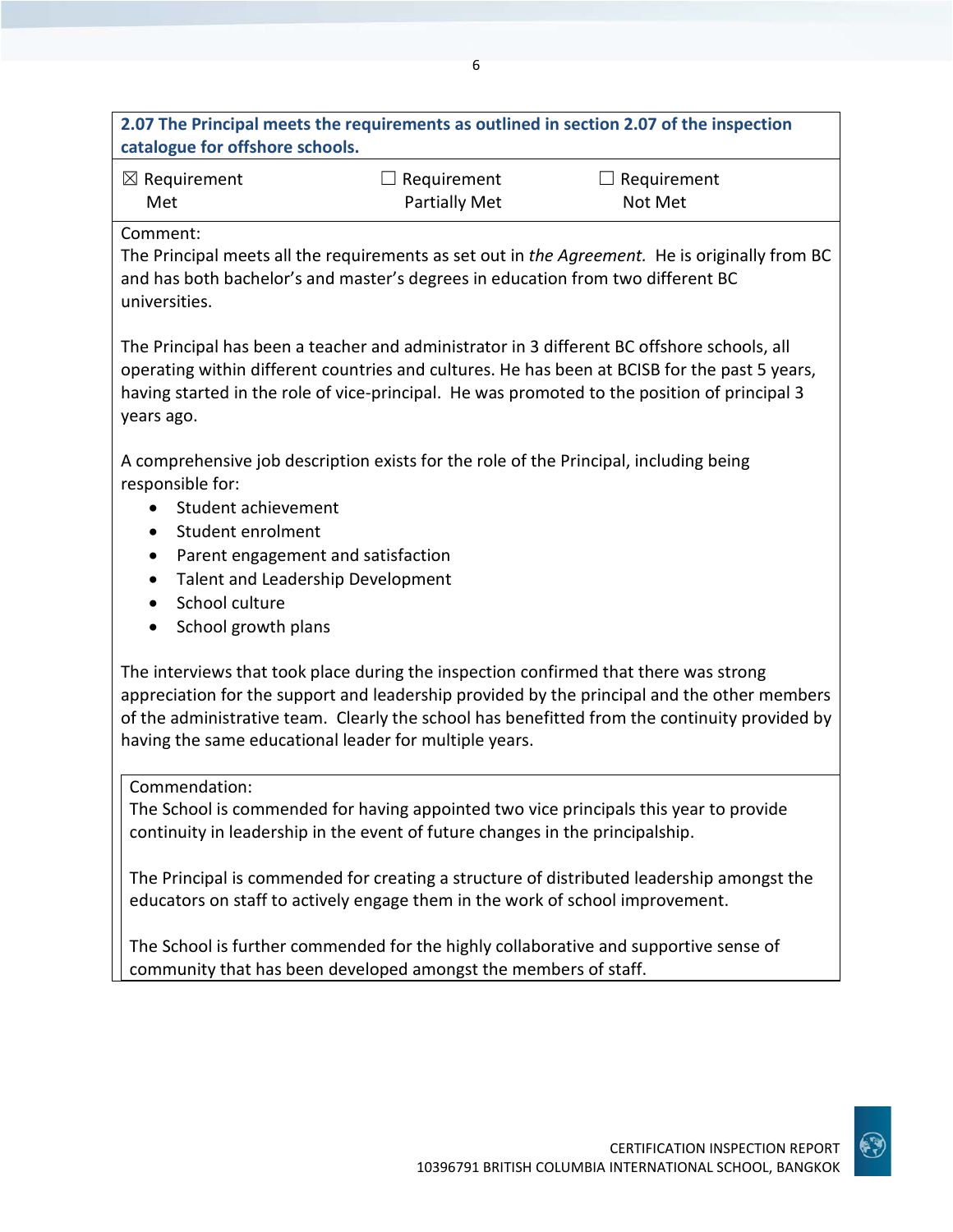### **2.08 The School meets the administrative support requirements as outlined in section 2.08 of the inspection catalogue for offshore schools.**

7

☒ Requirement Met

 $\Box$  Requirement Partially Met  $\Box$  Requirement Not Met

#### Comment:

Along with the two vice principals, the school has a full complement of support staff who ensure the effective operation of the School. During the inspection, the bilingual support staff described their roles in areas such as:

- Clerical/Secretarial support
- Human Resources
- IT/Systems Coordination
- Registrar
- Marketing

The business side of the School is managed by the director and deputy director who are in regular contact with the Owner/Operator.

The School has migrated onto the Alma-SIS software and it was reported to be working quite well. The School also has a fibre optic internet connection.

#### **2.09 The School meets the Student Record requirements as outlined in section 2.09 of the Inspection Catalogue for offshore schools.** ☐ Requirement Met  $\Box$  Requirement Partially Met  $\boxtimes$  Requirement Not Met Comment: During the virtual inspection select items from student files were reviewed on either a

confidential shared drive or during a virtual conference with the principal. The files were generally found to be well organized and contained most of the required elements. The only correction that is warranted is the updating of the student and parent consent forms to align with the current BC Ministry of Education template that can be found on the Offshore School Program SharePoint site.

### Requirement:

The School is required to implement the current student and parent consent form templates that have been updated and can be found on the Offshore School Program SharePoint site.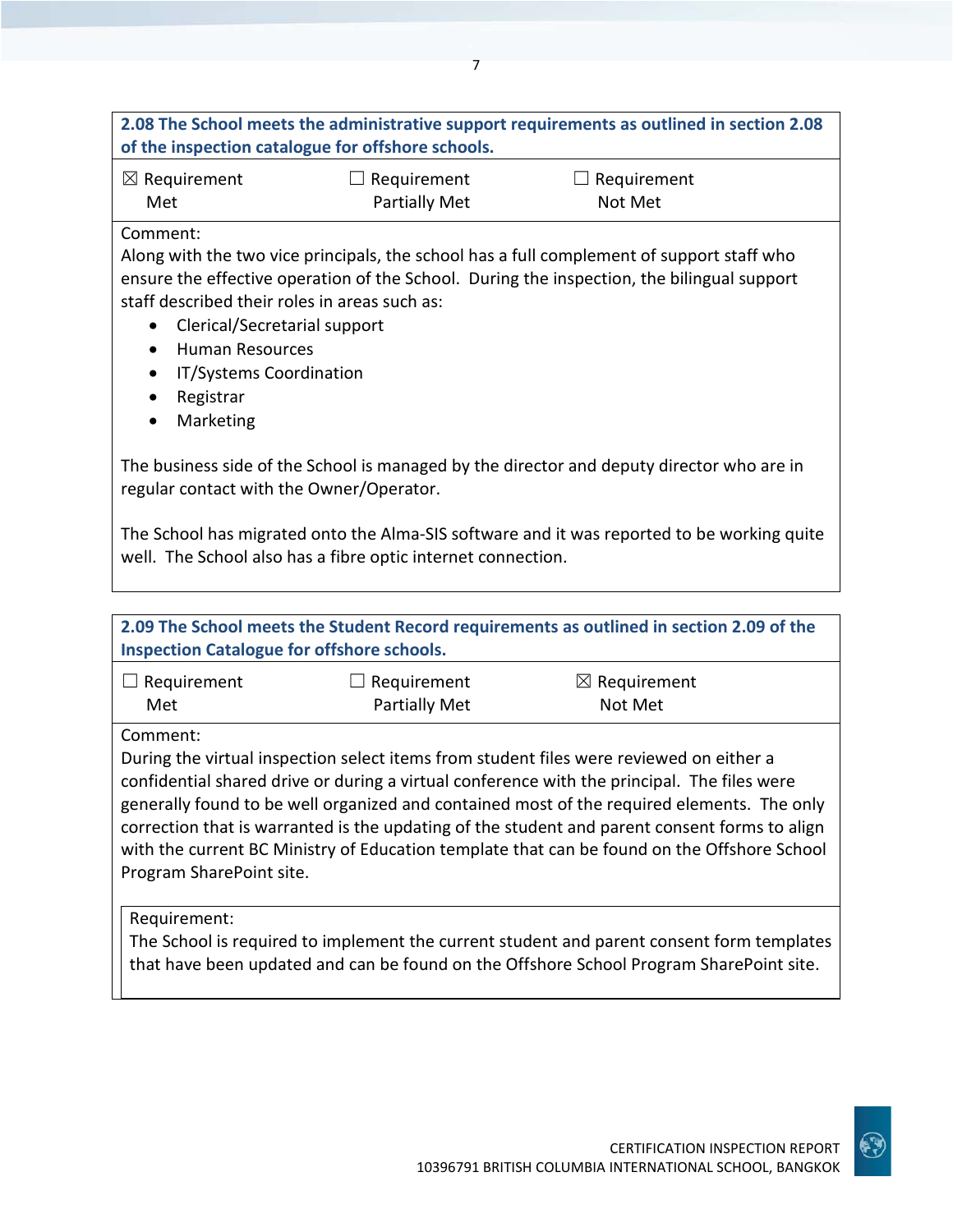### **2.10-2.18 The School meets the teacher certification requirements as outlined in sections 2.10-2.18 of the inspection catalogue for offshore schools.**

| $\Box$ Requirement | $\Box$ Requirement   | $\boxtimes$ Requirement |
|--------------------|----------------------|-------------------------|
| Met                | <b>Partially Met</b> | Not Met                 |

#### Comment:

The BC program currently has 5 teachers who hold valid Certificate of Qualifications (COQ) and 1 teacher with a letter of exemption that has been granted while her credentials are being processed by the Teacher Certification Branch (TCB). This person is a highly qualified and experienced educator who works closely with the administrative team on school improvement planning and was very involved in preparing for both the BC MoE inspection as well as the WASC accreditation process.

There are currently two teachers who will be added to the BC program staff once they are granted letters of exemption. They have also filed applications with the TCB for COQ status and are waiting for these to be processed. They are currently not teaching in the BC program and are helping with other responsibilities in the School. Should they not receive appropriate certification for the start of the second semester, their assignments can be covered by other teachers currently working in the K-9 program who have BC COQ's in place. The OSR has been in regular contact with the TCB regarding the status of these applications.

All local support staff have evidence of criminal records checks on file. Staff contracts were reviewed and found to be comprehensive, addressing all the required areas. Staff turnover at the School has been reported to typically be quite low, with teachers reporting high levels of satisfaction at BCISB. Some concern was raised during the inspection, however, that the inability of teachers to travel home during school holidays because of the pandemic, may negatively impact retention rates at the end of this school year.

During the inspection it was confirmed verbally that all teachers are employed under proper work permits and visas.

Teacher files are generally in order and well maintained and include evidence that teacher evaluations are occurring as per school policy. A current principal evaluation, performed by the OSR, was also on file. The only correction that is required to teacher and administrator files is to update the teacher and principal consent forms to align with the current Ministry template.

All locally qualified teachers have certified correct translations on file of their criminal record checks, along with the original documents.

#### Requirement:

The School is required to implement the current teacher and principal consent form template that has been updated and can be found on the Offshore School Program SharePoint site.

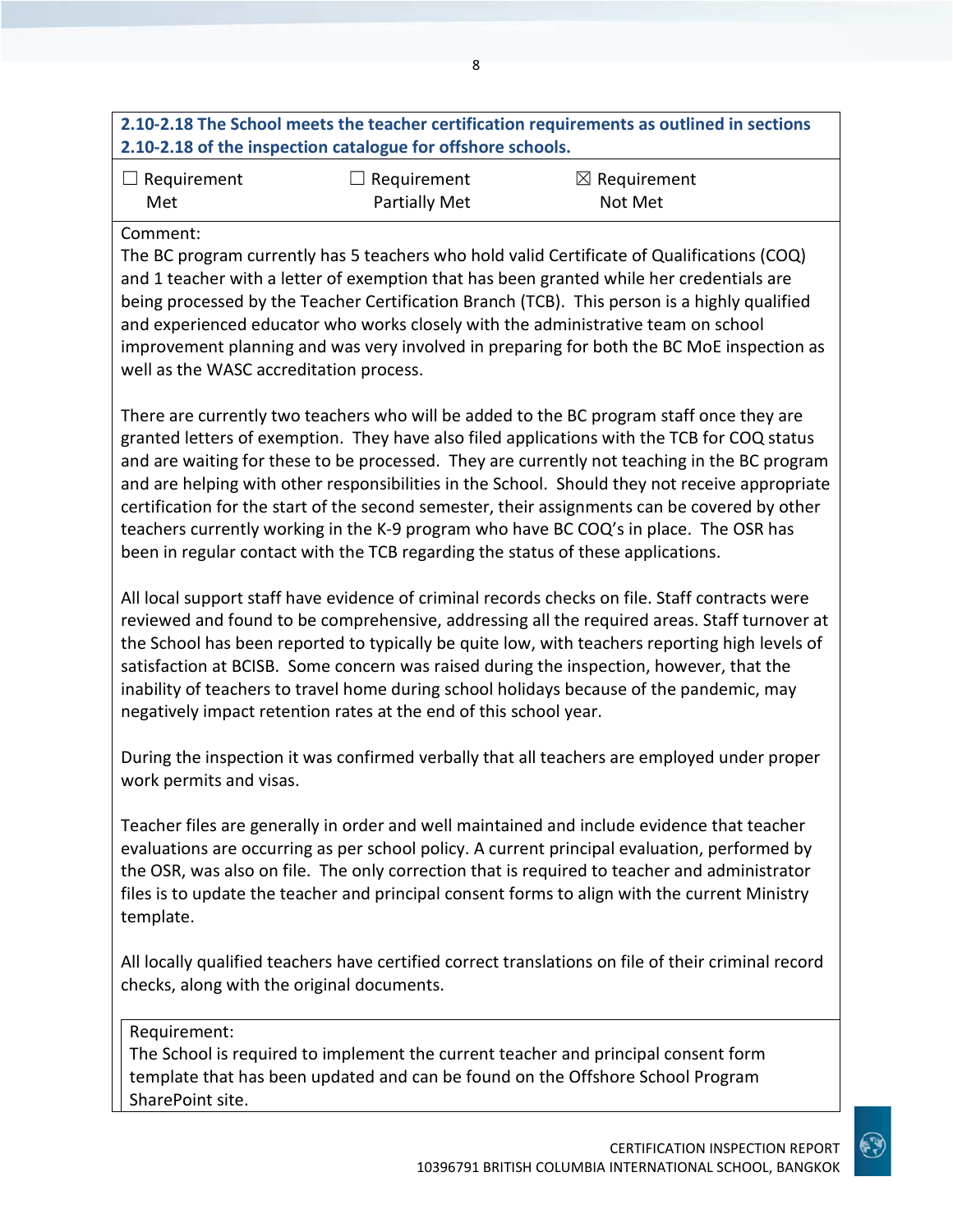| 2.19 of the inspection catalogue for offshore schools.                                                                                                                                                                                                                                                                                                                                                                                                                                                                                        |                      |             |  |
|-----------------------------------------------------------------------------------------------------------------------------------------------------------------------------------------------------------------------------------------------------------------------------------------------------------------------------------------------------------------------------------------------------------------------------------------------------------------------------------------------------------------------------------------------|----------------------|-------------|--|
| $\boxtimes$ Requirement                                                                                                                                                                                                                                                                                                                                                                                                                                                                                                                       | Requirement          | Requirement |  |
| Met                                                                                                                                                                                                                                                                                                                                                                                                                                                                                                                                           | <b>Partially Met</b> | Not Met     |  |
| Comment:                                                                                                                                                                                                                                                                                                                                                                                                                                                                                                                                      |                      |             |  |
| During the inspection a review was done of the School's work in implementing the new BC<br>curriculum and all teachers were interviewed regarding their planning and preparation to<br>teach their courses. It was confirmed that the School meets the requirements for<br>implementation in grades 10-12, and in fact has excelled in the work they have done in many<br>areas. Considering a relatively small student population, the School is also offering a wide<br>variety of core and elective courses to appeal to student interest. |                      |             |  |
| Several members of the teaching staff have recently completed graduate level university<br>nrograms and have been immersed in the curriculum as nart of their focus. They were well-                                                                                                                                                                                                                                                                                                                                                          |                      |             |  |

en immersed in the curriculum as part of their focus. They were wellversed in the difference between a content-based, versus a concept-based and competencydriven approach. There was also evidence of significant efforts to actively engage students in an inquiry-based approach that places them at the heart of their own learning.

Commendation:

The School is commended for the work that has been done to implement the new curriculum.

**2.20 The School meets the requirements for English language assessment and acquisition as outlined in section 2.20 of the inspection catalogue for offshore schools.**

| $\boxtimes$ Requirement | $\Box$ Requirement   | $\Box$ Requirement |
|-------------------------|----------------------|--------------------|
| Met                     | <b>Partially Met</b> | Not Met            |

Comment:

The BC Principal is responsible for assessing each student prior to admission to ensure that the student's level of English language proficiency is adequate to enable the student to meet or exceed the learning outcomes identified in the Educational Program Guide. Students entering the School at the grade 10, 11 or 12 level, all complete a comprehensive assessment of their language proficiency. Students who have been in the School's kindergarten to grade 9 feeder program are assessed at the point of completion of that program and are approved for entry by the BC principal according to their performance and results at that level.

Two ELL teachers are available to provide support to students, and all teachers receive professional development to support students learning an additional language.

**2.19 The School meets the requirements for curriculum implementation outlined in section**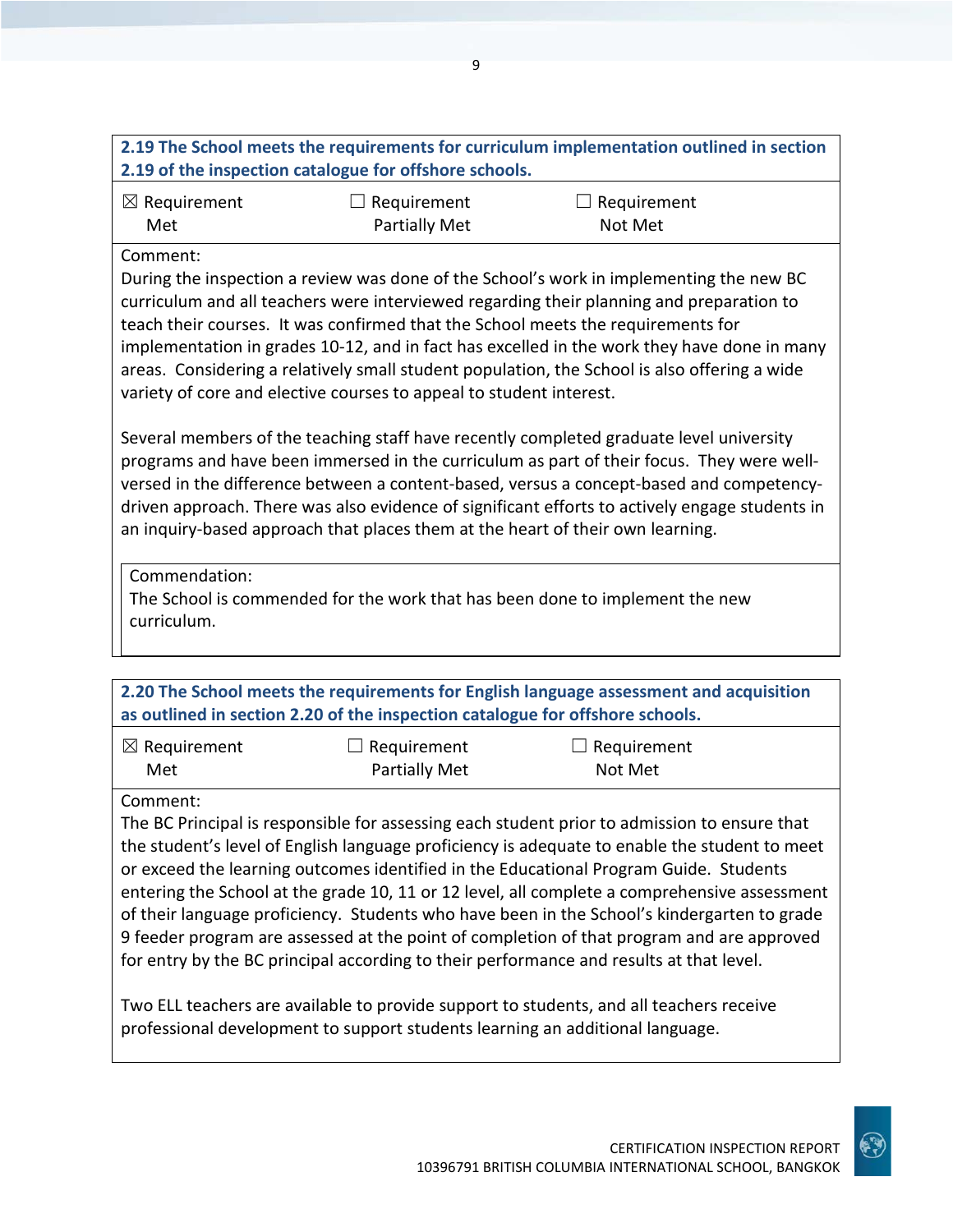## **2.21(a-e) The School meets the course credit requirements (equivalency, challenge, exemptions and BAA courses) as outlined in section 2.21 (a-e) of the inspection catalogue for offshore schools.**

| $\boxtimes$ Requirement | $\Box$ Requirement | $\Box$ Requirement |
|-------------------------|--------------------|--------------------|
| Met                     | Partially Met      | Not Met            |

Comment:

The School currently offers one Ministry-approved BAA course – Knowledge 11. This course was designed using the updated Board/Authority Authorized Course Framework Template. It received Ministry of Education approval in July 2019.

The School also offers two courses that have been exempted from the requirement to be delivered by BC-certified teachers – Art Studio 10 and Art Studio 12. The course syllabuses for Art Studio were reviewed during the inspection and found to be presented in an appropriate format consistent with the BC curriculum.

**2.21(f-g) The School meets the course overview/course planning requirements as outlined in Schedule B Part I, 2. (e) of the Agreement; namely, that all BC program courses offered in the School meet or exceed the ministry learning outcomes/learning standards identified in the educational program guides for each course.**

| $\boxtimes$ Requirement | $\Box$ Requirement   | $\Box$ Requirement |
|-------------------------|----------------------|--------------------|
| Met                     | <b>Partially Met</b> | Not Met            |

Comment:

The Inspector confirmed that course overviews for all Grade 10-12 curricula reflect the components of the redesigned curriculum. The School uses technology to its advantage to support teacher planning – both for course overviews and for detailed unit and lesson planning.

During the inspection, interviews were conducted with teachers to review and discuss their planning and assessment practices. There was clear evidence of deep understanding when it came to talking about core competencies, curricular competencies, content, teaching strategies and assessment methods linked to the redesigned curriculum. Several teachers also shared unique ways they were engaging their students in self-assessment, and the School has adopted thoughtful approaches to sharing this information with parents.

Several teachers commented that they are still refining the processes they are using to bring life to the First Peoples Principles of Learning in their classrooms. Some spoke of the Indigenous content they were drawing upon, but most agreed that it was an area for further growth as a professional learning community.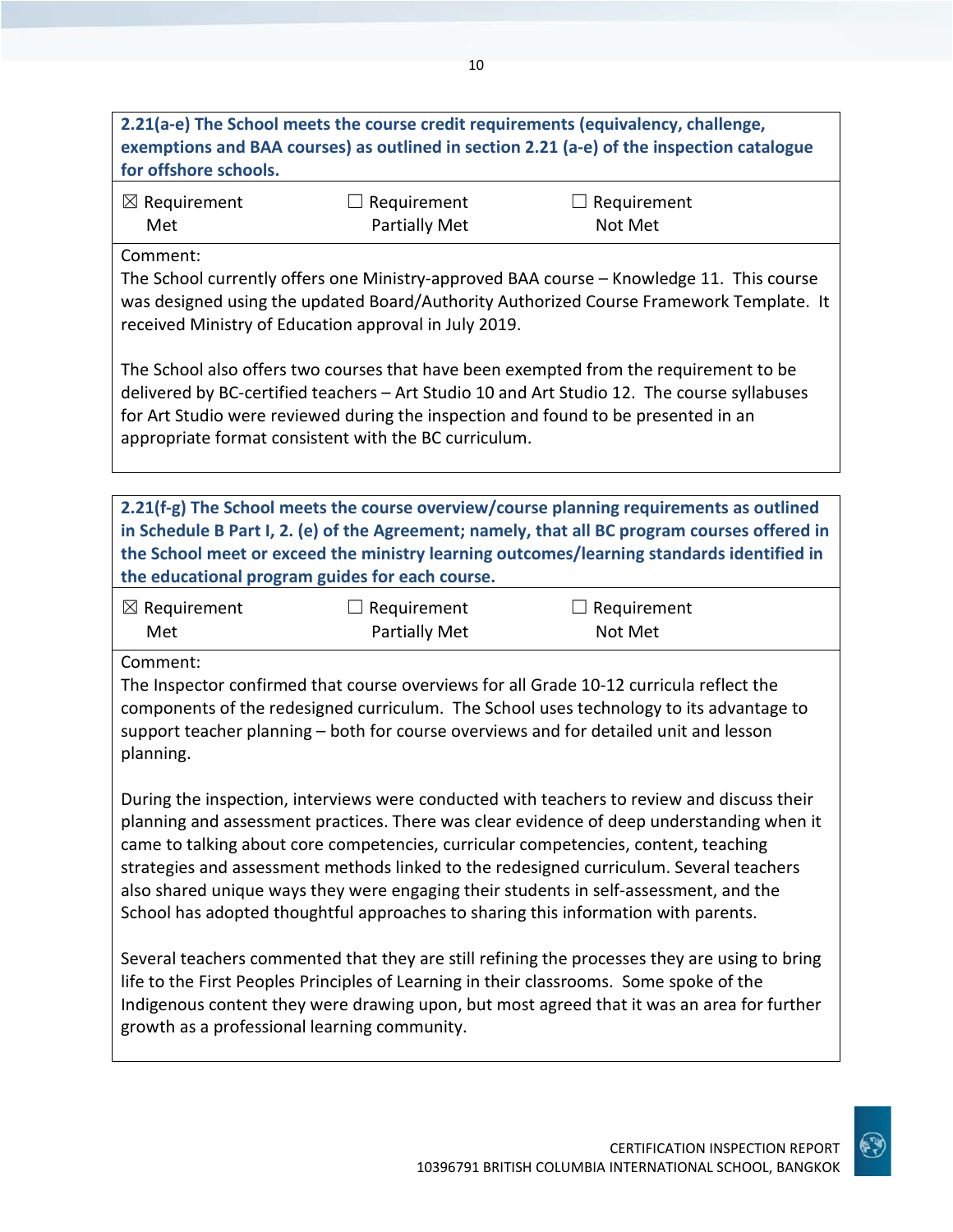**2.22 The School meets the instructional time allotment requirements as outlined in section 4.5 of the inspection catalogue for offshore schools, including the requirements set out in sections 1.1 to 6, with the exception of s. 4(5)(b), 4 (6), 5 (8)(a) and (d) and s. 5.3 of Ministerial Order 41/91, the Educational Standards Order, enacted under the Independent School Act.**

| $\boxtimes$ Requirement | $\Box$ Requirement | $\Box$ Requirement |  |
|-------------------------|--------------------|--------------------|--|
| Met                     | Partially Met      | Not Met            |  |

Comment:

The School reported that they offer 5.17 hours of instruction daily in the BC program, over a school year that consists of 182 days. This results in a total of 940 hours, which exceeds the minimum number of hours by 90.

|                                                                                                                                                                                                                                                                                                                                                                                                                                                                                                                                                                                                                                                                                                                                                                                                      | the inspection catalogue for offshore schools. | 2.23 The School meets the assessment methods requirements as outlined in section 2.23 of                                                                                                                                                                                                                                                                                                                                                                                         |  |
|------------------------------------------------------------------------------------------------------------------------------------------------------------------------------------------------------------------------------------------------------------------------------------------------------------------------------------------------------------------------------------------------------------------------------------------------------------------------------------------------------------------------------------------------------------------------------------------------------------------------------------------------------------------------------------------------------------------------------------------------------------------------------------------------------|------------------------------------------------|----------------------------------------------------------------------------------------------------------------------------------------------------------------------------------------------------------------------------------------------------------------------------------------------------------------------------------------------------------------------------------------------------------------------------------------------------------------------------------|--|
| $\boxtimes$ Requirement<br>Met                                                                                                                                                                                                                                                                                                                                                                                                                                                                                                                                                                                                                                                                                                                                                                       | $\Box$ Requirement<br><b>Partially Met</b>     | $\Box$ Requirement<br>Not Met                                                                                                                                                                                                                                                                                                                                                                                                                                                    |  |
| Comment:<br>The School has a well-developed plan to incorporate a variety of assessment methods into its<br>approach to monitor the progress of students. Coordinators have been appointed to monitor<br>the vertical alignment of curriculum and to support school-wide assessments. These include<br>doing a schoolwide write at the beginning and end of every year and completing MAP<br>(Measure of Academic Progress) assessments 3 times a year. This data, along with formative<br>and summative assessments done by teachers and results from provincial assessments, are<br>used to inform both future instruction and professional development.<br>BC assessments are carried out following the guidelines set by the Ministry and are<br>supervised by the principal or vice principals. |                                                |                                                                                                                                                                                                                                                                                                                                                                                                                                                                                  |  |
|                                                                                                                                                                                                                                                                                                                                                                                                                                                                                                                                                                                                                                                                                                                                                                                                      | the inspection catalogue for offshore schools. | 2.24 The School meets the learning resources requirements as outlined in section 2.24 of                                                                                                                                                                                                                                                                                                                                                                                         |  |
| $\boxtimes$ Requirement<br>Met                                                                                                                                                                                                                                                                                                                                                                                                                                                                                                                                                                                                                                                                                                                                                                       | Requirement<br><b>Partially Met</b>            | Requirement<br>Not Met                                                                                                                                                                                                                                                                                                                                                                                                                                                           |  |
| Comment:                                                                                                                                                                                                                                                                                                                                                                                                                                                                                                                                                                                                                                                                                                                                                                                             |                                                | Recognizing the limitations of a virtual inspection, it was apparent that the School is quite<br>well equipped with the major learning resources that are required. Students and teachers<br>are each provided with a laptop and it was reported that all classrooms have desktop<br>computers and projectors. An IT coordinator is in place to support this technology. Teachers<br>also reported having appropriate resources such as textbooks, novels and lab supplies to be |  |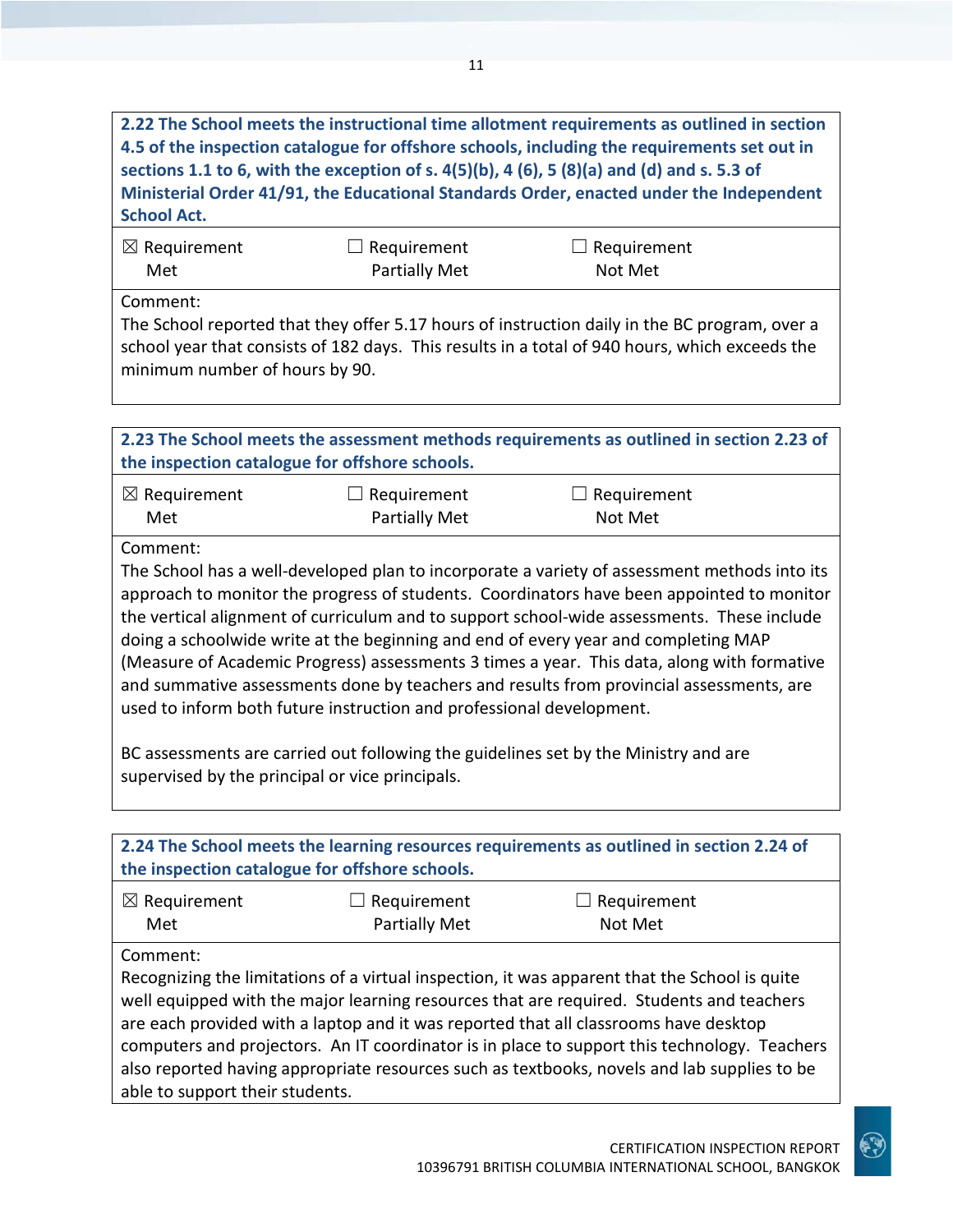An obvious strength of the school is in its use of technology, particularly with tools such as the *Google Suite* of educational apps. Teachers and students interviewed referenced how helpful technology such as *Google Classroom* and *Google Meet* had been during the temporary closure of the school because of the pandemic. The School also referenced the use of the *Slack* platform as a quick and efficient way of communicating amongst staff members and collaborating over a particular topic.

The School declared its internet bandwidth to be 100Mbps, which appears to be appropriate for the potential number of users. It provided a stable connection for the virtual inspection to be conducted, even when multiple users were connected.

Commendation:

The School is commended for the effective use of technology in supporting both its business and education functions.

| 2.25 The School meets the student progress report requirements as outlined in section 2.25 |
|--------------------------------------------------------------------------------------------|
| of the inspection catalogue for offshore schools.                                          |
|                                                                                            |

| $\boxtimes$ Requirement | $\Box$ Requirement   | $\Box$ Requirement |
|-------------------------|----------------------|--------------------|
| Met                     | <b>Partially Met</b> | Not Met            |

#### Comment:

The School produces two formal report cards each semester that include the required information. These are followed by opportunities for parents to meet with teachers on designated days. The School also leverages its technology to provide parents with access to *Google Classroom* as well as to an online gradebook so that they can stay up-to-date with both course content as well as their student's progress. For at-risk students, interim reports are issued, and parents can arrange to meet with the appropriate staff member(s) to discuss challenges needing to be addressed.

**2.26 The School meets the parent/student handbook requirements as outlined in section 2.26 of the inspection catalogue for offshore schools.**

| $\boxtimes$ Requirement | $\Box$ Requirement   | $\Box$ Requirement |  |
|-------------------------|----------------------|--------------------|--|
| Met                     | <b>Partially Met</b> | Not Met            |  |

### Comment:

The School has a detailed parent/student handbook which addresses all required areas in sufficient clarity and detail. It contains appropriate information on such topics as the School's mission statement and philosophy, BCISB staff and their various duties, school organization and procedures, assessment and evaluation information and the appeal procedure. The Handbook is a valuable resource to support parents and students.

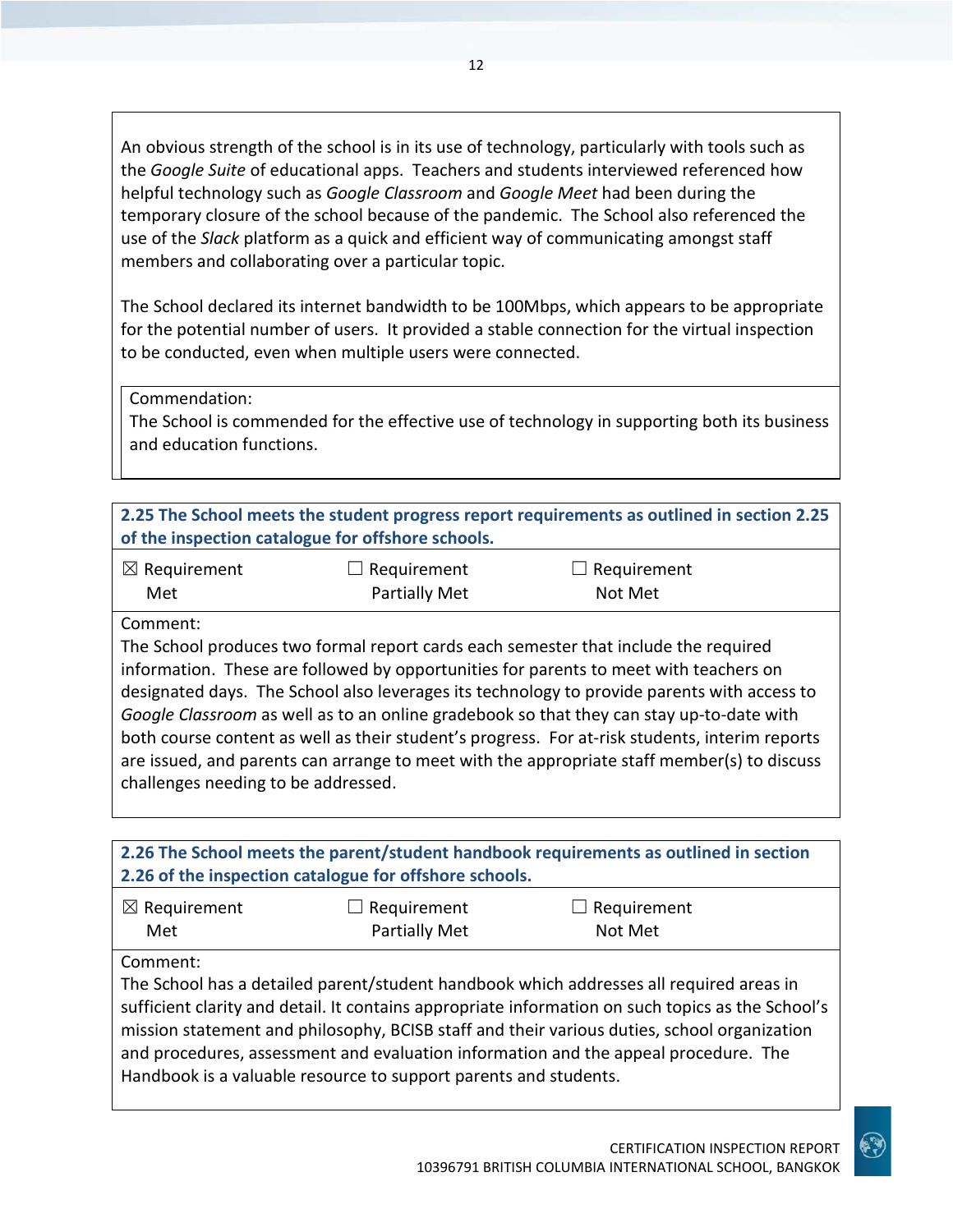| 2.27 The School meets the teacher handbook requirements as outlined in section 2.27 of |  |
|----------------------------------------------------------------------------------------|--|
| the inspection catalogue for offshore schools.                                         |  |

| $\boxtimes$ Requirement | $\Box$ Requirement | $\Box$ Requirement |  |
|-------------------------|--------------------|--------------------|--|
| Met                     | Partially Met      | Not Met            |  |

#### Comment:

The School has a comprehensive teacher handbook which addresses all required areas as outlined in sections 2.27 of the inspection catalogue and contains the requisite policies on staff dispute resolution, teacher evaluation, principal/vice principal evaluation, human resources policies, student supervision, and student admissions. Teacher and principal evaluation policies are in place and evidence confirmed that they are being followed in practice. It was also noted that the handbook contains valuable information to support teachers in their professional role.

| 2.28 The School meets the distributed learning requirements as outlined in section 18 of |
|------------------------------------------------------------------------------------------|
| the Agreement and section 2.28 of the inspection catalogue for offshore schools.         |
|                                                                                          |

| $\Box$ Requirement | $\Box$ Requirement   | $\Box$ Requirement | $\boxtimes$ Not |
|--------------------|----------------------|--------------------|-----------------|
| Met                | <b>Partially Met</b> | Not Met            | Applicable      |

Comment:

The School does not have any students taking courses through distributed learning.

# **CONCLUSION**

### **Commendations**

### **The Inspector wishes to recognize the Owner/Operator, Principal, staff and Offshore School Representative of British Columbia International School Bangkok for:**

- the ongoing commitment to facility improvements that help to enhance the School for existing students and staff and make it an attractive alternative for prospective families;
- the efforts of all stakeholders to complete the Western Association of Schools and Colleges (WASC) self-study and accreditation process;
- the comprehensive emergency response manual that provides valuable information to support the safety of all members of the school community;
- the comprehensive response to the COVID-19 pandemic and to ensuring the continuity of the education program for students;
- having appointed two vice principals this year to provide continuity in leadership in the event of future changes in the principalship;